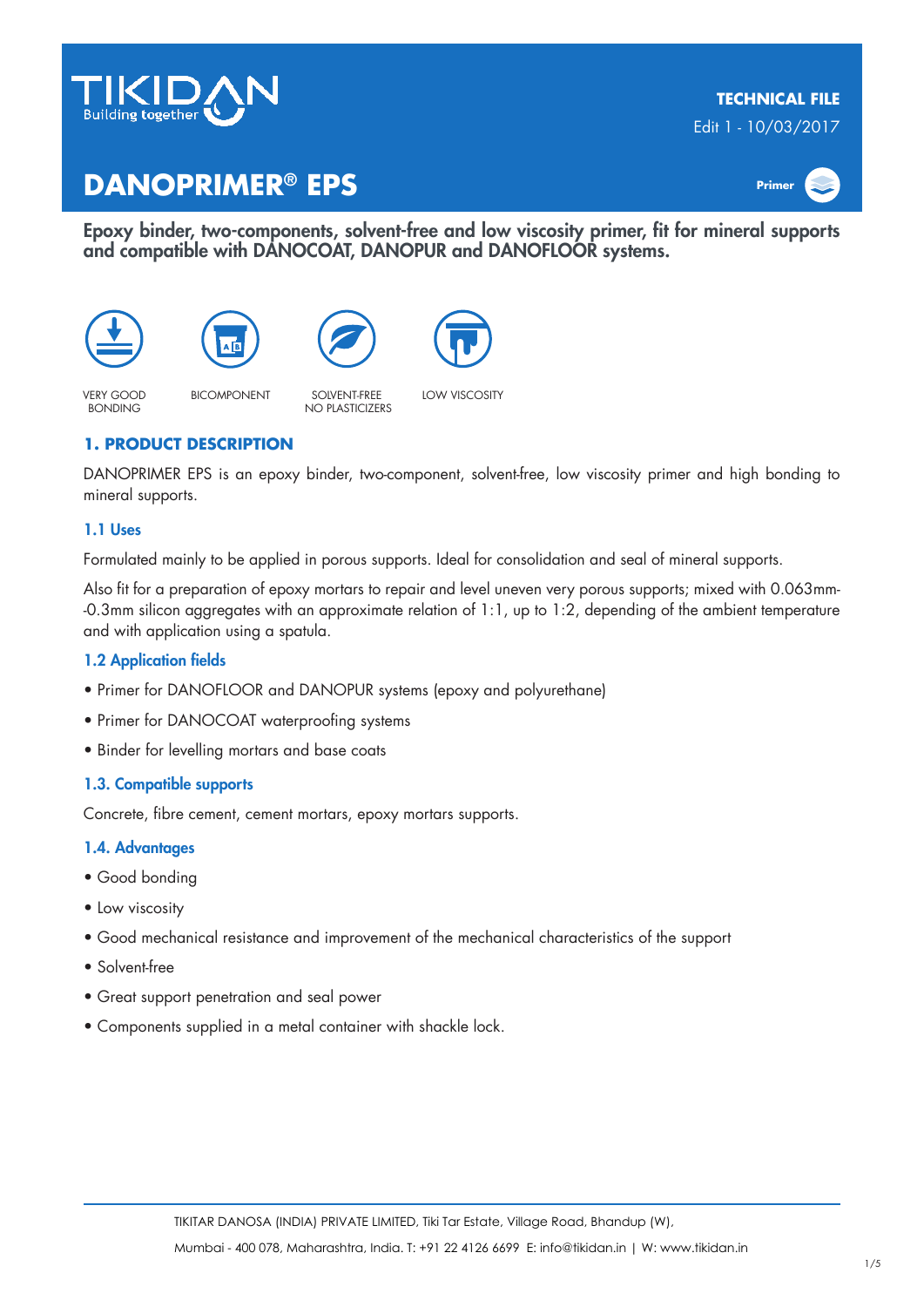

Edit 1 - 10/03/2017

# **DANOPRIMER® EPS Primer**



Epoxy binder, two-components, solvent-free and low viscosity primer, fit for mineral supports and compatible with DANOCOAT, DANOPUR and DANOFLOOR systems.

## **2. TECHNICAL DATA**

| <b>PRODUCT DATA</b>                                                                         |                |                                     |                                          |                                                          |  |  |  |  |
|---------------------------------------------------------------------------------------------|----------------|-------------------------------------|------------------------------------------|----------------------------------------------------------|--|--|--|--|
|                                                                                             |                | <b>COMPONENT A</b><br>(Epoxy resin) |                                          | <b>COMPONENT B LOW TEMP.</b><br>(Cycloapliphaltic amine) |  |  |  |  |
| <b>COLOUR</b>                                                                               |                | Transparent                         |                                          | Ambar                                                    |  |  |  |  |
| <b>PRESENTATION</b>                                                                         |                | 7 kg can                            |                                          | 3 kg can                                                 |  |  |  |  |
| DENSITY (g/cm3) at 23°C                                                                     |                | $1.12 \pm 0.02$                     |                                          | $1.00 \pm 0.02$                                          |  |  |  |  |
| VISCOSITY (MpA.S.) AT 23°c                                                                  |                | $800 \pm 100$                       |                                          | $100 \pm 50$                                             |  |  |  |  |
| VISCOSITY MIX (MpA.S.) AT 23°c                                                              |                | $400 \pm 50$                        |                                          |                                                          |  |  |  |  |
| RELATION A/B (in weight)                                                                    |                | 100/43                              |                                          |                                                          |  |  |  |  |
| RELATION A/B (in volume)                                                                    |                |                                     | 100/48                                   |                                                          |  |  |  |  |
| <b>APPLICATION DATA</b>                                                                     |                |                                     |                                          |                                                          |  |  |  |  |
| POT LIFE (Mix life<br>span)                                                                 | $10^{\circ}$ C |                                     | $45$ min                                 |                                                          |  |  |  |  |
|                                                                                             | $23^{\circ}$ C |                                     | $25$ min                                 |                                                          |  |  |  |  |
|                                                                                             | $30^{\circ}$ C |                                     | $15$ min                                 |                                                          |  |  |  |  |
| SUPPORT/AMBIENT TEMPERATURE (°C)                                                            |                |                                     | +10° / +30°C (3°C above dew point)       |                                                          |  |  |  |  |
| RELATIVE HUMIDITY                                                                           |                |                                     | < 75%                                    |                                                          |  |  |  |  |
|                                                                                             |                |                                     | <b>PROPERTIES OF THE APPLIED PRODUCT</b> |                                                          |  |  |  |  |
| SHORE D at 23°C<br>(ISO 868)                                                                | 24h            |                                     | 49                                       |                                                          |  |  |  |  |
|                                                                                             | 48h            |                                     | 69                                       |                                                          |  |  |  |  |
|                                                                                             | 7 days         |                                     | 82                                       |                                                          |  |  |  |  |
| CONCRETE BONDING after 7 days of curing (at 23°C, 50%<br>RH)                                |                |                                     | Dry support: $> 3.0$ N/mm2               |                                                          |  |  |  |  |
| COMPRESSIVE STRENGTH (EN 196-1) mix in 12:88 proportion<br>with quartz sand 7d/+23°C/50% RH |                |                                     | ± 51 N/mm2                               |                                                          |  |  |  |  |
| TENSILE STRENGTH (EN 196-1) mix in 12:88 proportion with<br>quartz sand 7d/+23°C/50% RH     |                |                                     | ± 22 N/mm2                               |                                                          |  |  |  |  |

## **3. PREPARATION OF THE SUPPORT**

## 3.1 Characteristics of the support

The support must be cohesive, without loose particles, free from cracks or crevices, with regular surface texture and a tensile strength higher than 1.5 N/mm2. Any previous coatings must be eliminated from the support. The support must be clean, dry, without oils, greases, surface slurries or other elements that may harm the adherence. The support must be insulated against rising moisture.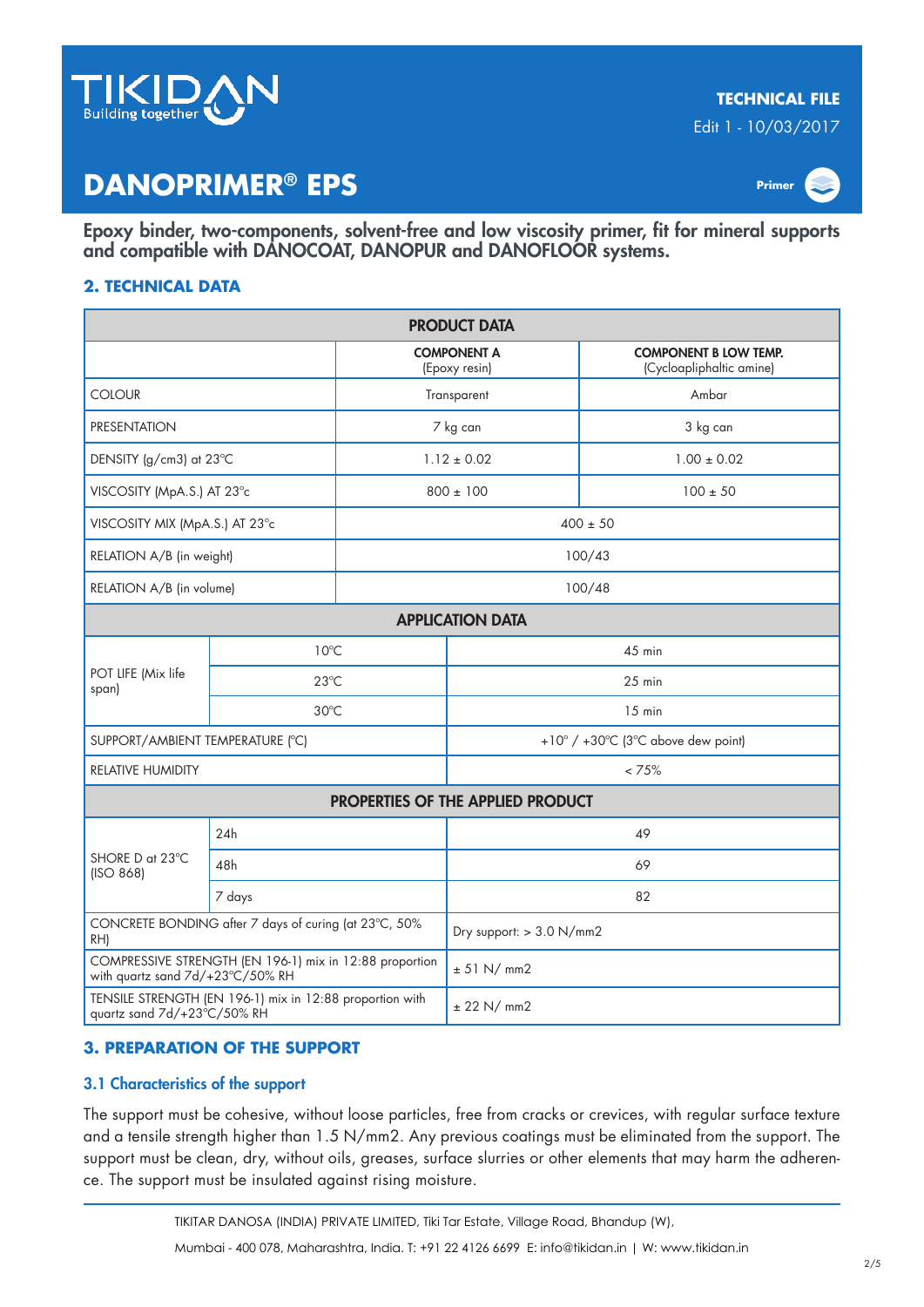

Edit 1 - 10/03/2017

# **DANOPRIMER® EPS Primer**



Epoxy binder, two-components, solvent-free and low viscosity primer, fit for mineral supports and compatible with DANOCOAT, DANOPUR and DANOFLOOR systems.

### 3.2 Primer yield

| <b>SYSTEM</b>            |                     | <b>PRODUCT</b>                                              | YIELD <sup>*</sup> ( $g/m2$ )            |  |
|--------------------------|---------------------|-------------------------------------------------------------|------------------------------------------|--|
| <b>PRIMER</b>            | <b>CONCRETE</b>     | (1-2) Danoprimer EP                                         | 300-500                                  |  |
|                          | <b>FIBRE CEMENT</b> | (1) Danoprimer EP                                           | 200-300                                  |  |
|                          | <b>MORTARS</b>      | (1-2) Danoprimer EP                                         | 400-600                                  |  |
| REGULARIZATION KORTARS   |                     | part Danoprimer $EP + 1$ part of 0.063<br>0.3mm quartz sand | $1.4 \text{ kg} / \text{m2} / \text{mm}$ |  |
| <b>INTERMEDIATE COAT</b> |                     | part Danoprimer EP + 1.5 part of<br>0.063-0.3mm quartz sand | 1.55 kg / m2 / mm                        |  |

\* The indicated yields are approximate and will depend on each case of conditions of the support

### 3.3 Preparation of the support

### **\* Concrete**

The support must be at least 28 days of curing and a compression resistance equal or higher than 25 MPa.

The residual moisture content must be lower than 4% (for a higher residual humidity, contact the technical department). The temperature of the substrate must be, at least, 3ºC above dew point temperature.

All loose particles, or contaminants, that affect the adherence, must be eliminated by using mechanical means: milling, sanding or gritting; aiming to regularize the surface and open pores, in order to enable a good adherence by the primer.

Before applying the primer, the support's defects must be repaired. The existing holes or areas with lack of material must be filled with DANOPRIMER EP epoxy resin, mixed with sand in the approximate relation of 1:4, depending on ambient temperature. The cracks must be opened with a diamond disc until reaching a depth of 1 to 2 cm, vacuum the generated dust and fill with ELASTYDAN PU 40. Afterwards spray with 0.3mm-0.6mm silicon aggregates on the coat.

### 3.4 Primer curing times

In the following table it are indicated the minimum and maximum waiting times for a proper curing of the primers, before projecting the membrane. The indicated times are merely indicative and may vary depending on environmental conditions, mainly regarding the relative humidity.

| <b>PRODUCT</b>        | <b>MINIMUM TIME (HOURS)</b> |                |              | <b>MAXIMUM TIME (HOURS)</b>       |                |                |
|-----------------------|-----------------------------|----------------|--------------|-----------------------------------|----------------|----------------|
|                       | Temperature of the support  |                |              | <b>Temperature of the support</b> |                |                |
|                       | $10^{\circ}$ C              | $20^{\circ}$ C | $30^\circ C$ | $10^{\circ}$ C                    | $20^{\circ}$ C | $30^{\circ}$ C |
| <b>DANOPRIMER EPS</b> | 24                          | 8              |              | 72                                | 48             | 24             |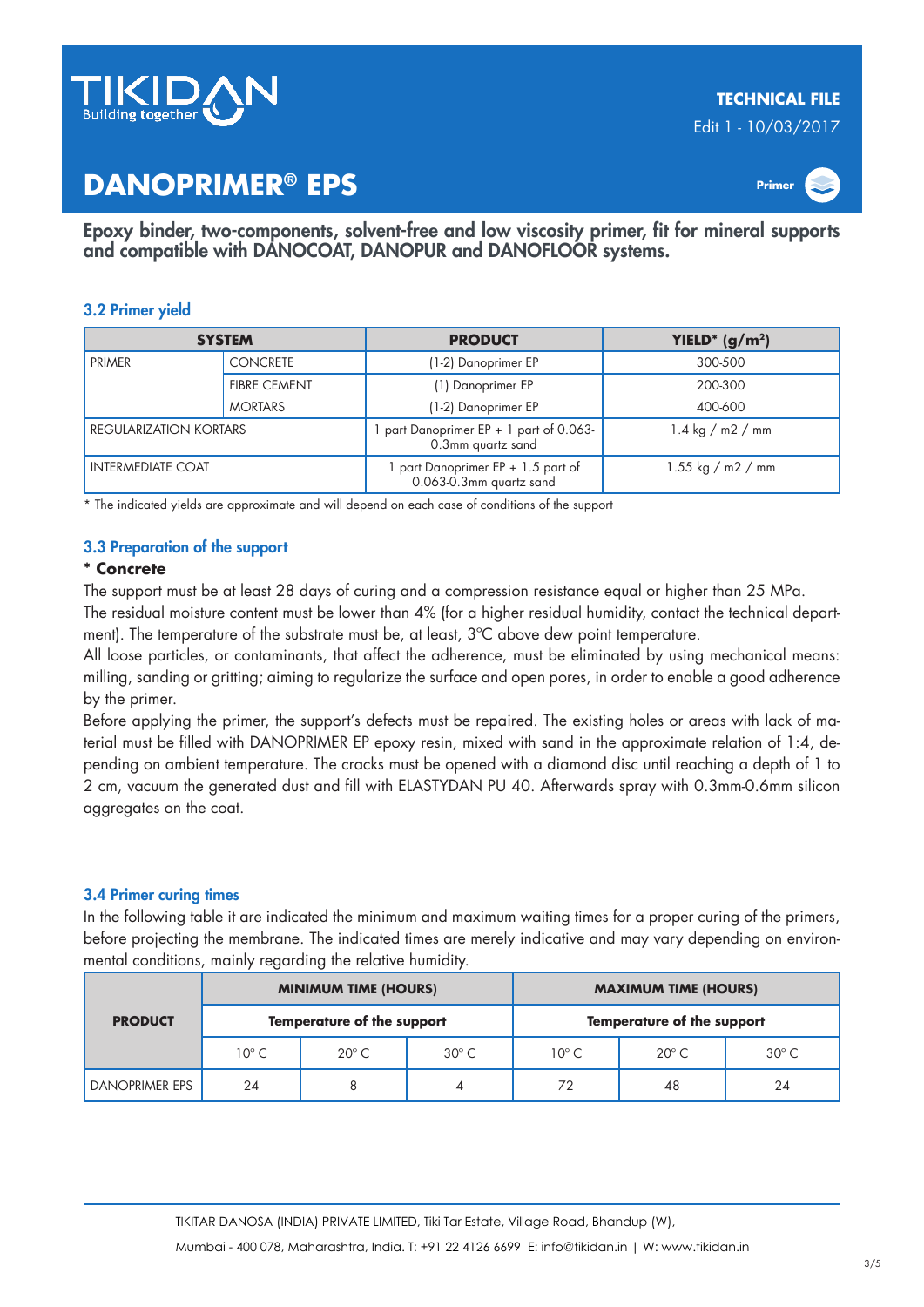

# **TECHNICAL FILE**

Edit 1 - 10/03/2017

# **DANOPRIMER® EPS Primer**

Epoxy binder, two-components, solvent-free and low viscosity primer, fit for mineral supports and compatible with DANOCOAT, DANOPUR and DANOFLOOR systems.

## 4. APPLICATION MODE

### 4.1 Proof of the environmental conditions

Before starting the projection, check if the environmental and support's conditions are adequate:

- Temperature between +10ºC and +30ºC, and relative humidity <8075%
- Humidity of the support <4%.
- Temperature of the support, at least 3ºC above dew point temperature

### 4.2 Preparation of the product

Pour component B in component A's container and shake the two components for 3 minutes with a low revolution mechanical shaker (300 to 400 rpm) until the mix is homogenous. After mixing, leave to rest for 1 to 2 minutes.

In case of adding the silicon sand to the mass, first mix component A and B, only then add the silicon sand to the mix.

Never add any type of solvents to the product.

### 4.3 Application method

### **\* Concrete seal**

Apply with brush, roll or rubber roll evenly, in order for the coat to be without any porous. In medium to high porosity supports, apply a second coat.

### **\* Regularization mortars**

In case of very porous, irregular supports or to generate a vapour barrier, it must be applied with trowel until reaching the required thickness, a second coat of primer, type DANOPRIMER EP mixed with 0.063mm-0.3mm silicon aggregate in an approximate relation of 1:1, depending on the ambient temperature. Apply the spiked roll to help levelling and remove the occluded air.

### **\* Intermediate coat**

Mix DANOPRIMER EP with 0.63mm-0.3mm silicon aggregate in an approximate relation of 1:1.5 and apply with notched trowel. Apply the spiked roll to help level and remove the occluded air. If necessary, with fresh DANOPRI-MER EP, spray silicon aggregates until saturation. Once dry, remove the non-bonded aggregate.